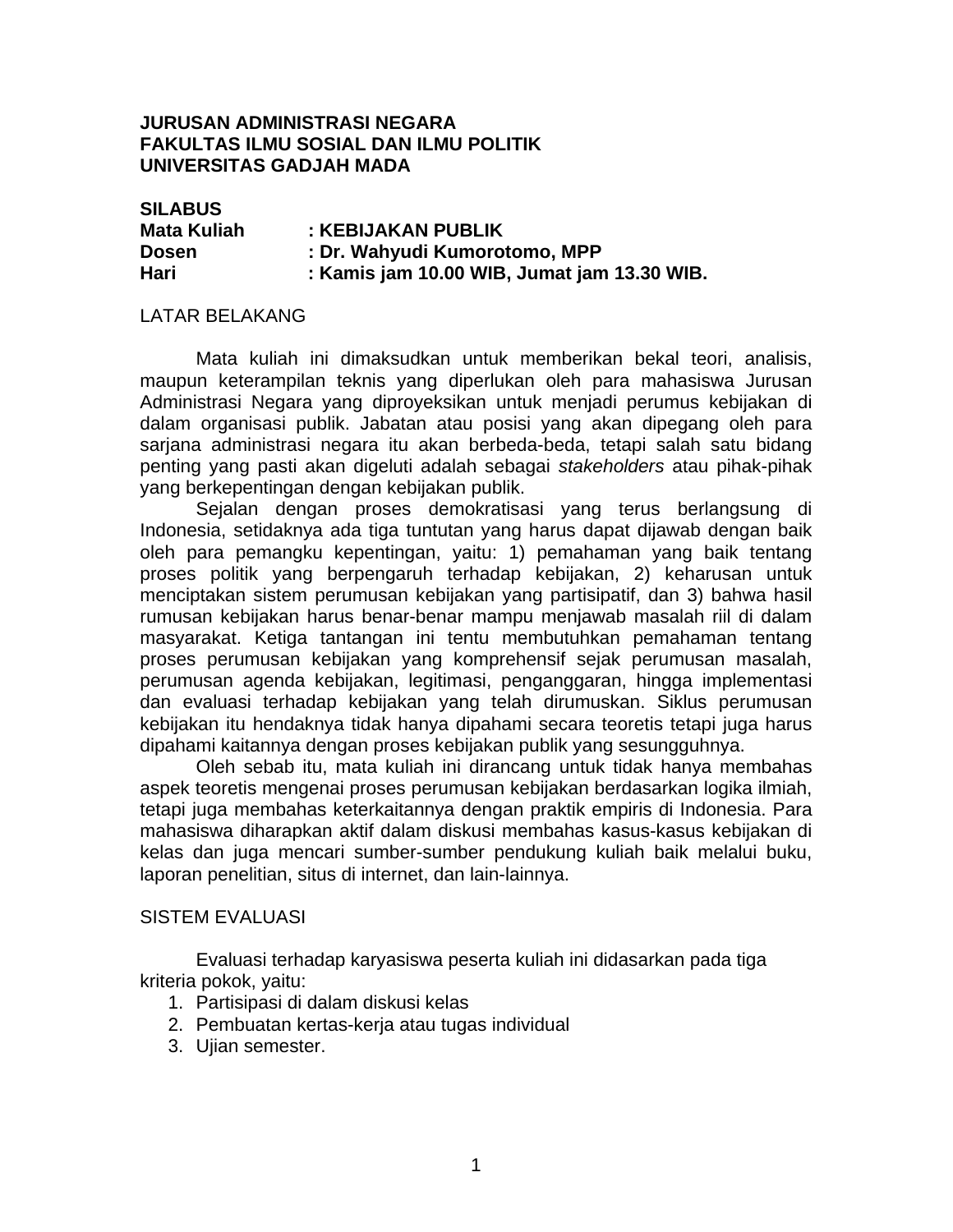# RENCANA KULIAH

| No. | <b>Topik Kuliah</b>                         | <b>Bacaan Utama</b>                                                                                                                                                                                                                                                                                                                                                                                         |
|-----|---------------------------------------------|-------------------------------------------------------------------------------------------------------------------------------------------------------------------------------------------------------------------------------------------------------------------------------------------------------------------------------------------------------------------------------------------------------------|
| 1   | Pengantar<br>Penjelasan silabus             | <b>Silabus</b><br>Peters, Guy B., American Public<br>Policy: Promise and<br>Performance, Chatham House<br>Publishers, Inc., New Jersey,<br>1996                                                                                                                                                                                                                                                             |
| 2   | Proses kebijakan publik                     | Anderson, James E., Public<br>Policy Making, Holt, Rinehart &<br>Winston, New York, 1979<br>Marinetto, Michael, Studies of the<br>Policy Process: A Case Analysis,<br>Prentice Hall, London, 2004                                                                                                                                                                                                           |
| 3   | Model dan instrumen kebijakan               | Peters, Guy B., American Public<br>Policy: Promise and<br>Performance, Chatham House<br>Publishers, Inc., New Jersey,<br>1996                                                                                                                                                                                                                                                                               |
| 4   | Isi dan konteks politik kebijakan<br>publik | Aspinall, Edward and Greg Fealy<br>(eds.), Local Power and Politics<br>Indonesia: Decentralisation<br>in<br>and Democratisation, Institute of<br>South<br>East<br>Asian<br>Studies,<br>Singapore, 2003<br>Austin, Ian, Pragmatism<br>and<br>Public Policy in East<br>Asia:<br>Adaptations<br>Origins,<br>and<br>Fairmont<br>Developments,<br>International, Singapore, 2001                                 |
| 5   | Masalah kebijakan                           | Budiman, Arief, Barbara Hatley<br>and<br>Damien<br>Kingsbury,<br>Reformasi: Crisis and Change in<br><i>Indonesia</i> , Monash Asia Institute,<br>Clayton, 1999<br>Dunn, William, An Introduction to<br>Public Policy Analysis, Simon-<br>Schuster, Boston, 1981<br>Jenkins-Smith,<br>$C_{\cdot}$<br>Hank<br>Democratic Politics and Policy<br>Analysis, Brooks/Cole Publishing<br>Company, California, 1990 |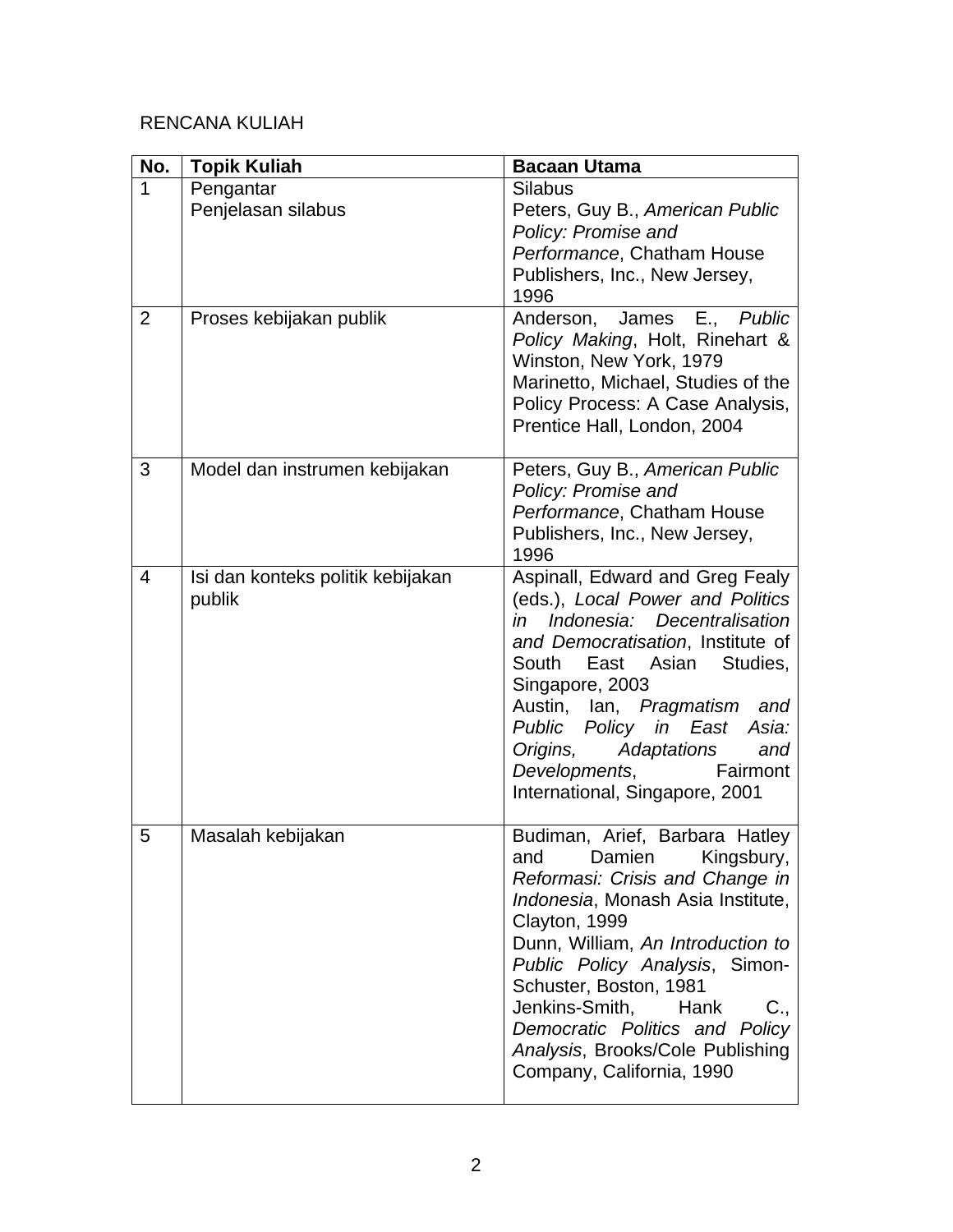| No.            | <b>Topik Kuliah</b>          | <b>Bacaan Utama</b>                                                                                                                                                                                                                                                                                                                                                                                                                                                                                                                                                                 |
|----------------|------------------------------|-------------------------------------------------------------------------------------------------------------------------------------------------------------------------------------------------------------------------------------------------------------------------------------------------------------------------------------------------------------------------------------------------------------------------------------------------------------------------------------------------------------------------------------------------------------------------------------|
| 6              | Perumusan agenda kebijakan   | Budiman, Arief, Barbara Hatley<br>Damien<br>Kingsbury,<br>and<br>Reformasi: Crisis and Change in<br>Indonesia, Monash Asia Institute,<br>Clayton, 1999<br>Dresang, Dennis L. dan James J.<br>Gosling, Politics and Policy in<br>American<br><b>States</b><br>and<br>Communities, Allyn & Bacon,<br>Boston, 1999<br>Emmerson, Donald K. (ed.),<br>Suharto:<br>Indonesia Beyond<br>Polity,<br>Economy, Society,<br>Transition, New York:<br>Asia<br>Society, 1999<br>Kingdon, John W., Agendas,<br>Alternatives, and Public Policies,<br>Scott, Foresman & Company,<br>Illinois, 1984 |
| $\overline{7}$ | <b>Ujian Midterm</b>         |                                                                                                                                                                                                                                                                                                                                                                                                                                                                                                                                                                                     |
| 8              | Legitimasi kebijakan         | Banfield, Edward C. & James Q.<br>Wilson, City Politics, Harvard<br>University Press, Massachusetts,<br>1966<br>Cook, Ian G., Marcus A. Doel<br>dan Rex Li (eds.), Fragmented<br>Asia: Regional Integration and<br>National Disintegration in Pacific<br>Asia, Avebury, Aldershot, 1996                                                                                                                                                                                                                                                                                             |
| 9              | Sumberdaya perumus kebijakan | Hill, Michael, The Policy Process<br>in the Modern State, Prentice<br>Hall, London, 1997                                                                                                                                                                                                                                                                                                                                                                                                                                                                                            |
| 10             | Penganggaran                 | Radius,<br>Indonesia's<br>Prawiro,<br>for<br>Struggle<br>Economic<br>Development:<br>Pragmatism<br>in<br>Action, Oxford University Press,<br>Kuala Lumpur, 1998                                                                                                                                                                                                                                                                                                                                                                                                                     |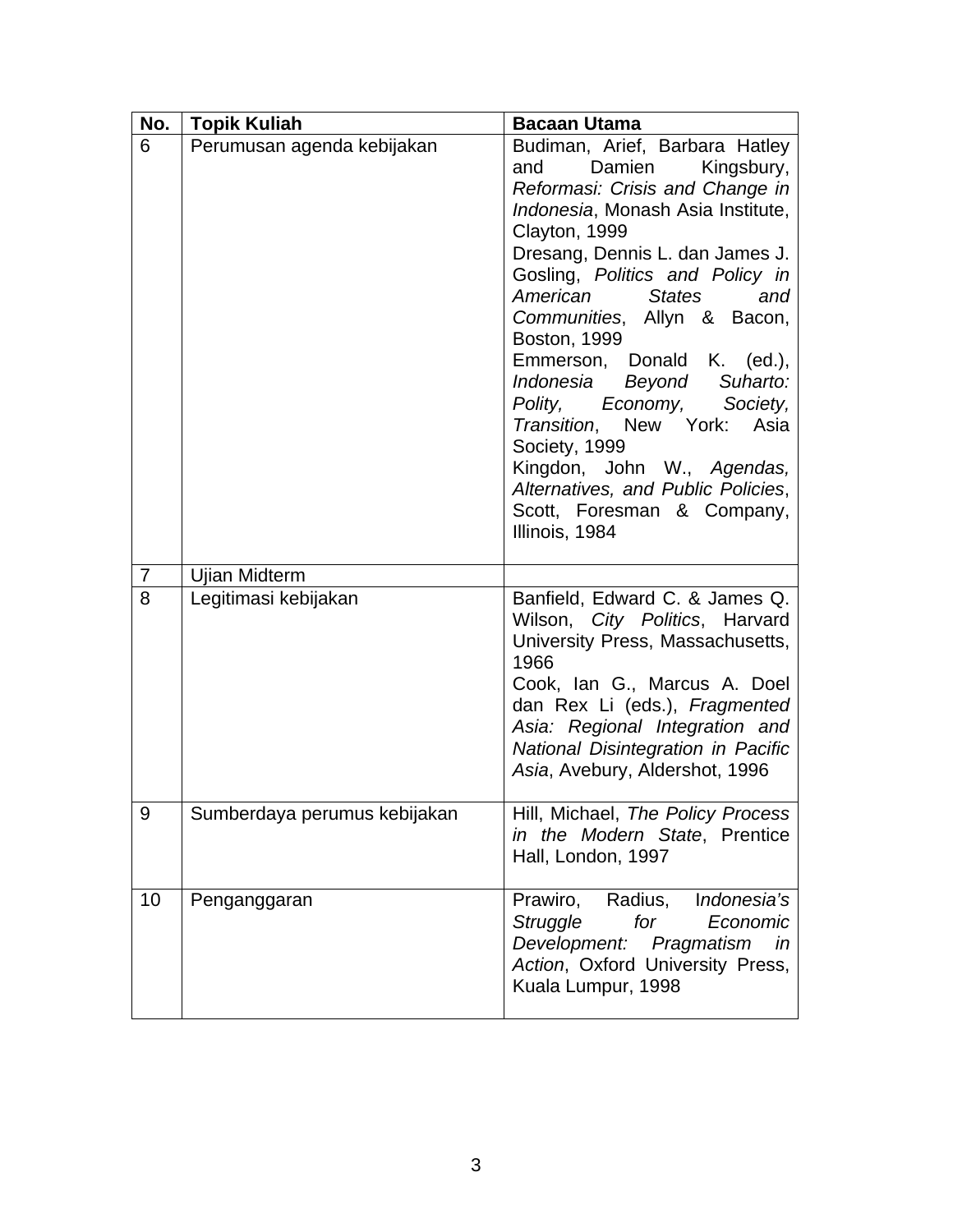| No. | <b>Topik Kuliah</b>                                 | <b>Bacaan Utama</b>                                                                                                                                                                                                                                                                                                                                                                                 |
|-----|-----------------------------------------------------|-----------------------------------------------------------------------------------------------------------------------------------------------------------------------------------------------------------------------------------------------------------------------------------------------------------------------------------------------------------------------------------------------------|
| 11  | Implementasi                                        | Grindle, Merilee S. and John W.<br>Thomas, Public Choices and<br>Policy Change: The Political<br>Economy<br>of __<br>Reform<br>in<br>Developing<br>John<br>Countries,<br>Hopkins University<br>Press,<br>Baltimore, 1991<br>Grindle, Merilee S., Politics and<br>Policy Implementation in the<br>Third World, Princeton University<br>Press, New Jersey, 1980                                       |
| 12  | Evaluasi kebijakan                                  | Ripley, Randall B., Public<br>Policies and Their Politics: An<br>Introduction to the Techniques of<br>Government Control, Norton &<br>Company Inc., New York, 1966                                                                                                                                                                                                                                  |
| 13  | Refleksi: kebijakan publik yang<br>bertanggungjawab | Wildavsky, Aaron,<br>Speaking<br>Truth to Power, Little-Brown,<br><b>Boston, 1979</b><br>Stone, Deborah, Policy Paradox:<br>The Art of Political Decision<br>W.W.<br>Making,<br><b>Norton</b><br>&<br>Company, New York, 2002<br>Farazmand, Ali (ed.), Modern<br>Systems of Government:<br>Exploring the<br>Role<br>0f<br>Bureaucrats and Politicians,<br>Sage Publications, Thousand<br>Oaks, 1997 |
| 14  | Ujian akhir                                         |                                                                                                                                                                                                                                                                                                                                                                                                     |

## DAFTAR REFERENSI

- 1. Anderson, James E., Public Policy Making, Holt, Rinehart & Winston, New York, 1979
- 2. Aspinall, Edward and Greg Fealy (eds.), Local Power and Politics in Indonesia: Decentralisation and Democratisation, Institute of South East Asian Studies, Singapore, 2003
- 3. Austin, Ian, Pragmatism and Public Policy in East Asia: Origins, Adaptations and Developments, Fairmont International, Singapore, 2001
- 4. Banfield, Edward C. & James Q. Wilson, City Politics, Harvard University Press, Massachusetts, 1966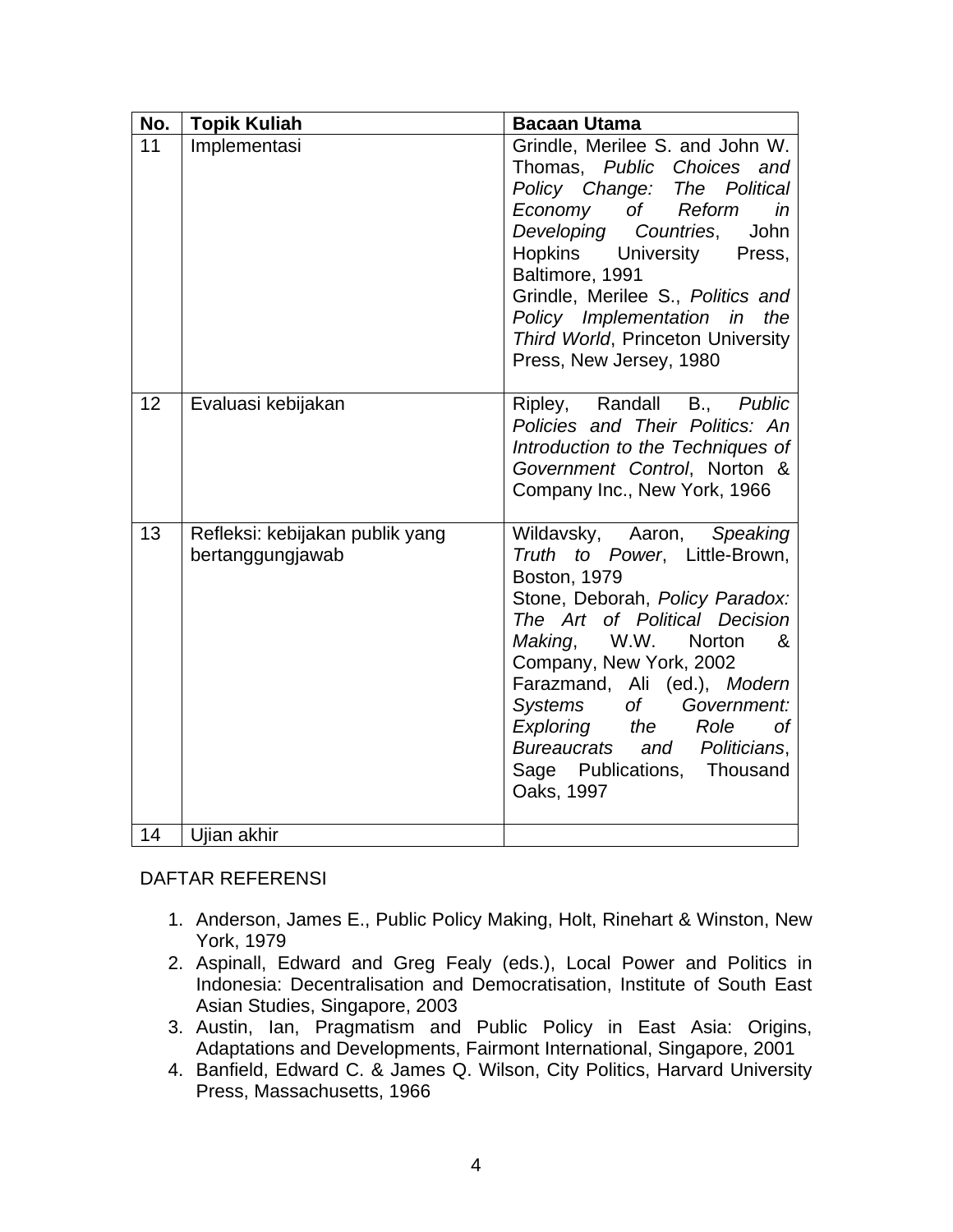- 5. Budiman, Arief, Barbara Hatley and Damien Kingsbury, Reformasi: Crisis and Change in Indonesia, Monash Asia Institute, Clayton, 1999
- 6. Cochran, Charles L. & Eloise F. Malone, Public Policy: Perspectives and Choices, McGraw-Hill, Boston, 1999
- 7. Cook, Ian G., Marcus A. Doel dan Rex Li (eds.), Fragmented Asia: Regional Integration and National Disintegration in Pacific Asia, Avebury, Aldershot, 1996
- 8. Dresang, Dennis L. dan James J. Gosling, Politics and Policy in American States and Communities, Allyn & Bacon, Boston, 1999
- 9. Dunn, William, *An Introduction to Public Policy Analysis*, Simon-Schuster, Boston, 1981
- 10. Emmerson, Donald K., Indonesia Beyond Suharto: Polity, Economy, Society, Transition (ed.), New York: Asia Society, 1999
- 11. Farazmand, Ali (ed.), Modern Systems of Government: Exploring the Role of Bureaucrats and Politicians, Sage Publications, Thousand Oaks, 1997
- 12. Gaffar, Afan, Politik Indonesia: Transisi Menuju Demokrasi, Pustaka Pelajar, Jogjakarta, 1999
- 13. Grindle, Merilee S. and John W. Thomas, Public Choices and Policy Change: The Political Economy of Reform in Developing Countries, John Hopkins University Press, Baltimore, 1991
- 14. Grindle, Merilee S., Politics and Policy Implementation in the Third World, Princeton University Press, New Jersey, 1980
- 15. Hill, Michael, The Policy Process in the Modern State, Prentice Hall, London, 1997
- 16. Jenkins-Smith, Hank C., Democratic Politics and Policy Analysis, Brooks/Cole Publishing Company, California, 1990
- 17. Kingdon, John W., Agendas, Alternatives, and Public Policies, Scott, Foresman & Company, Illinois, 1984
- 18. Lindblom, Charles E., The Policy-Making Process, Prentice-Hall Inc., New Jersey, 1968
- 19. Lloyd, Grayson & Shannon Smith (eds.), Indonesia Today: Challenges of History, Institute of South-East Asian Studies, Singapore, 2001
- 20. Marinetto, Michael, Studies of the Policy Process: A Case Analysis, Prentice Hall, London, 2004
- 21. Peters, Guy B., American Public Policy: Promise and Performance, Chatham House Publishers, Inc., New Jersey, 1996
- 22. Peters, Guy B., The Politics of Bureaucracy, Routledge, London, 1995
- 23. Prawiro, Radius, Indonesia's Struggle for Economic Development: Pragmatism in Action, Oxford University Press, Kuala Lumpur, 1998
- 24. Ripley, Randall B., Public Policies and Their Politics: An Introduction to the Techniques of Government Control, Norton & Company Inc., New York, 1966
- 25. Rose, Richard, Lesson-Drawing in Public Policy: A Guide to Learning Across Time and Space, Chatham House Publishers, Inc., New Jersey, 1993